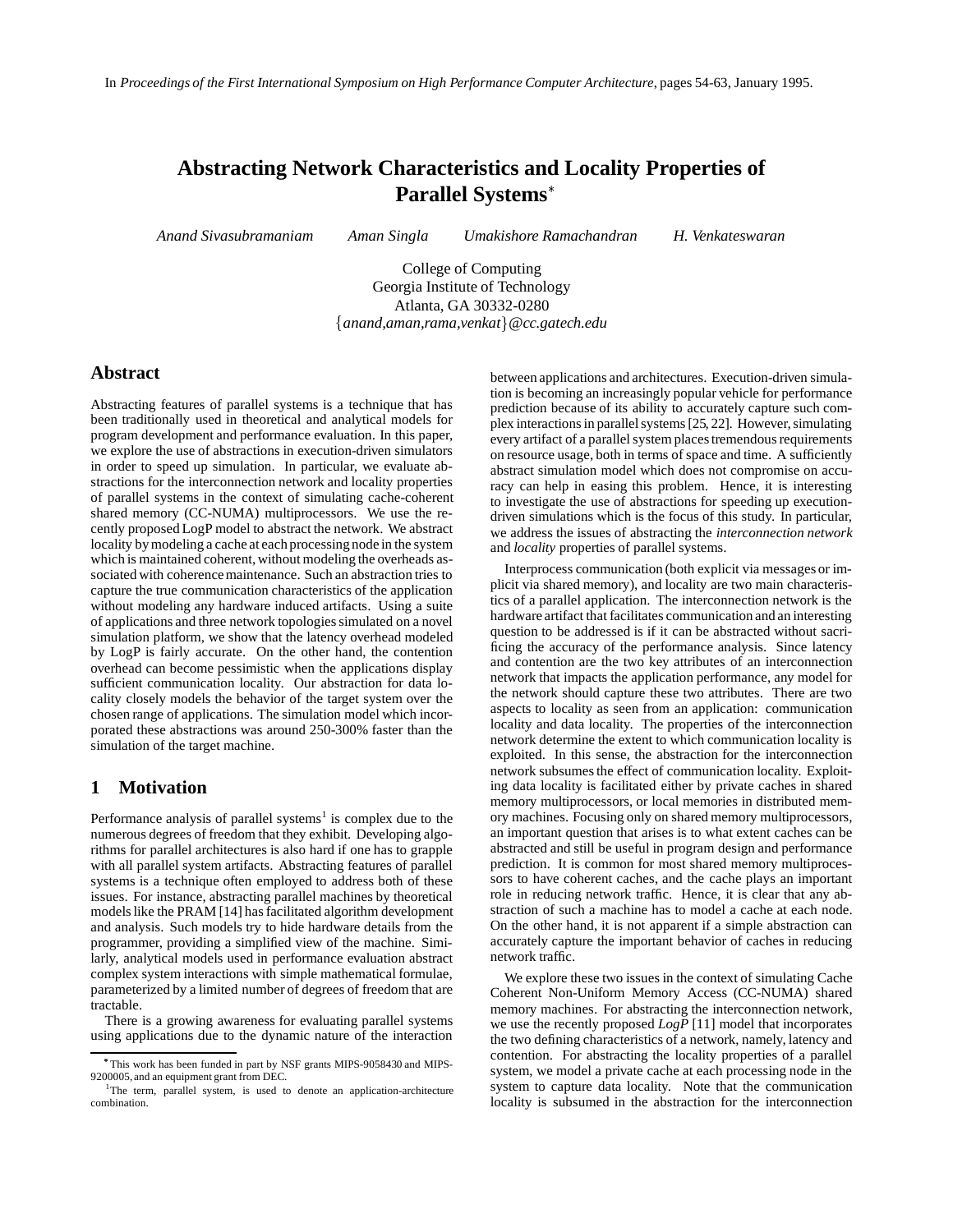network. Thus in the rest of the paper (unless explicitly stated otherwise) we use the term 'locality' to simply mean data locality. Shared memory machines with private caches usually employ a protocol to maintain coherence. With a diverse range of cache coherence protocols, it would become very specific if our abstraction were to model any particular protocol. Further, memory references (locality) are largely dictated by application characteristics and are relatively independentof cache coherence protocols. Hence, instead of modeling any particular protocol, we choose to maintain the caches coherent in our abstraction but do not model the overheads associatedwith maintaining the coherence. Such an abstraction would represent an ideal coherent cache that captures the true inherent locality in an application.

The study uses an execution-driven simulation framework which identifies, isolates, and quantifies the different overheads that arise in a parallel system. Using this framework, we simulate the execution of five parallel applications on three different machine characterizations: a *target* machine, a *LogP* machine and a *cLogP* machine. The target machine simulates the pertinent details of the hardware. The LogP machine does not model private caches at processing nodes, and abstracts the interconnection network using the LogP model. The cLogP machine abstracts the locality properties using the above mentioned scheme, and abstracts the interconnection network using the LogP model. To answer the first question regarding network abstraction, we compare the simulation of the target machine to the simulation of the cLogP machine. If the network overheads of the two simulations agree then we have shown that LogP is a good abstraction for the network. To answer the second question regarding locality abstraction, we compare the network traffic generated by the target and cLogP machines. If they agree, then it shows that our abstraction of the cache is sufficient to model locality. Incidentally, the difference in results between the target and LogP simulations would quantify the impact of locality on performance. If the difference is substantial (as we would expect it to be), then it shows that locality cannot be abstracted out entirely.

Our results show that the latency overhead modeled by LogP is fairly accurate. On the other hand, the contention overhead modeled by LogP can become pessimistic for some applications due to failure of the model to capture communication locality. The pessimism gets amplified as we move to networks with lower connectivity. With regard to the data locality question, results show that our ideal cache, which does not model any coherence protocol overheads, is a good abstraction for capturing locality over the chosen range of applications. Abstracting the network and cache behavior also helped lower the cost of simulation by a factor of 250-300%. Given that execution-driven simulations of real applications can take an inordinate amount of time (some of the simulations in this study take between 8-10 hours), this factor can represent a substantial saving in simulation time.

Section 2 addresses related work and section 3 gives details on the framework that has been used to conduct this study. We use a set of applications (Section 4) and a set of architectures (Section 5) as the basis to address these questions. Performance results are presented in Section 6 and a discussion of the implication of the results is given in Section 7. Section 8 presents concluding remarks.

# **2 Related Work**

Abstracting machine characteristics via a few simple parameters have been traditionally addressedby theoretical models of computation. The PRAM model assumesconflict-free accessesto shared memory (assigning unit cost for memory accesses) and zero cost for synchronization. The PRAM model has been augmented with additional parameters to account for memory access latency [4], memory access conflicts [5], and cost of synchronization [15, 9]. The Bulk Synchronous Parallel (BSP) model [28] and the LogP model [11] are departures from the PRAM models, and attempt to realistically bridge the gap between theory and practice. Similarly, considerable effort has been expended in the area of performance evaluation in developing simple analytical abstractions to model the complex behavior of parallel systems. For instance, Agarwal [2] and Dally [12] develop mathematical models for abstracting the network and studying network properties. Patel [19] analyzes the impact of caches on multiprocessor performance. But many of these models make simplifying assumptions about the hardware and/or the applications, restricting their ability to model the behavior of real parallel systems.

Execution-driven simulation is becoming increasingly popular for capturing the dynamic behavior of parallel systems [25, 8, 10, 13, 20]. Some of these simulators have abstracted out the instruction-set of the processors, since a detailed simulation of the instruction-set is not likely to contribute significantly to the performance analysis of parallel systems. Researchers have tried to use other abstractions for the workload as well as the simulated hardware in order to speed up the simulation. In [29] a Petri net model is used for the application and the hardware. Mehra et al. [17] use application knowledge in abstracting out phases of the execution.

The issue of locality has been well investigated in the architecture community. Several studies [3, 16] have explored hardware facilities that would help exploit locality in applications, and have clearly illustrated the use of caches in reducing network traffic. There have also been application-driven studies which try to synthesize cache requirements from the application viewpoint. For instance, Gupta et al. [21] showthat a small-sized cacheof around 64KB can accommodate the important working set of many applications. Similarly, Wood et al. [30] show that the performance of a suite of applications is not very sensitive to different cache coherence protocols. But from the performance evaluation viewpoint, there has been little work done in developing suitable abstractions for modeling the locality properties of a parallel system which can be used in an execution-driven simulator.

### **3 The Framework**

In this section, we present the framework that is used to answer the questions raised earlier. We give details of the three simulated machine characterizations and the simulator that has been used in this study.

The "target" machine is a CC-NUMA shared memory multiprocessor. Each node in the system has a piece of the globally shared memory and a private cache that is maintained sequentially consistent using an invalidation-based (Berkeley protocol) fullymapped directory-based cache coherence scheme. The pertinent hardware features of the interconnection network and coherence maintenance are simulated, and section 5 gives further details of this machine.

#### **3.1 The LogP Machine**

The LogP model proposed by Culler et al. [11] assumes a collection of processing nodes executing asynchronously, communicating with each other by small fixed-size messages incurring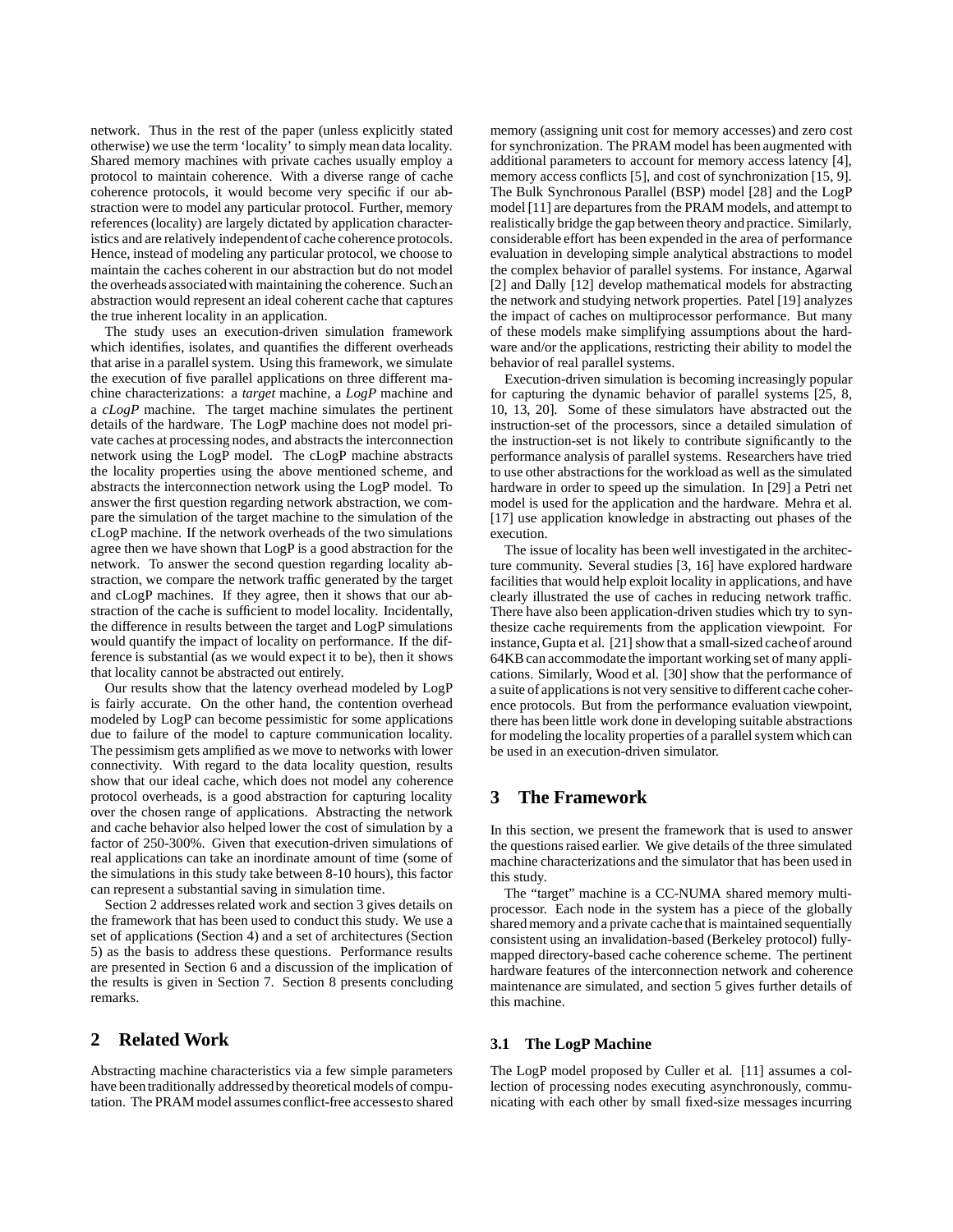constant latencies on a network with a finite bandwidth. The model defines the following set of parameters that are independent of network topology:

- *L*: the *latency*, is the maximum time spent in the network by a message from a source to any destination.
- *o*: the *overhead*, is the time spent by a processor in the transmission/reception of a message.
- *g*: the communication *gap*, is the minimum time interval between consecutive message transmissions/receptions from/to a given processor.
- $\bullet$  *P*: is the number of processors in the system.

The  $L$ -parameter captures the actual network transmission time for a message in the absence of any contention, while the  $g$ parameter corresponds to the available per-processor bandwidth. By ensuring that a processor does not exceed the per-processor bandwidth of the network (by maintaining a gap of at least  $q$ between consecutive transmissions/receptions), a message is not likely to encounter contention.

We use the  $L$  and  $g$  parameters of the model to abstract the network in the simulator. Since we are considering a shared memory platform (where the 'message overhead' is incurred in the hardware) the contribution of the o-parameter is insignificant compared to  $L$  and  $g$ , and we do not discuss it in the rest of this paper. Our LogP machine is thus a collection of processors, each with a piece of the globally shared memory, connected by a network which is abstracted by the  $L$  and  $g$  parameters. Due to the absence of caches, any non-local memory reference would need to traverse the network as in a NUMA machine like the Butterfly GP-1000. In our simulation of this machine, each message in the network incurs a latency  $L$  that accounts for the actual transmission time of the message. In addition, a message may incur a waiting time at the sending/receiving node as dictated by the  $q$  parameter. For instance, when a node tries to send a message, it is ensured that at least  $g$  time units have elapsed since the last network access at that node. If not the message is delayed appropriately. A similar delay may be experienced by the message at the receiving node. These delays are expected to model the contention that such a message would encounter on an actual network.

#### **3.2 The cLogP Machine**

The LogP machine augmented with an abstraction for a cache at each processing node is referred to as a cLogP machine. A network access is thus incurred only when the memory request cannot be satisfied by the cache or local memory. The caches are maintained coherent conforming to a sequentially consistent memory model. With a diverse number of cache coherence protocols that exist, it would become very specific if cLogP were to model any particular protocol. Further, the purpose of the cLogP model is to verify if a simple minded abstraction for the cache can closely model the behavior of the corresponding "target" machine without having to model the details of any specific cache coherence protocol, since it is not the intent of this study to compare different cache coherence protocols. In the cLogP model the caches are maintained consistent using an invalidation based protocol (Berkeley protocol), but the overhead for maintaining the coherence is not modeled. For instance, consider the case where a block is present in a valid state in the caches of two processors. When a processor writes into the block, an invalidation message

would be generated on the "target" machine, but there would not be any network access for this operation on the cLogP machine. The block would still change to 'invalid' state on both machines after this operation. A read by the other processor after this operation, would incur a network access on both machines. cLogP thus tries to capture the true communication characteristics of the application, ignoring overheads that may have been induced by hardware artifacts, representing the minimum number of network messagesthat any coherence protocol may hope to achieve. If the network accesses incurred in the cLogP model are significantly lower than the accesses on the "target" machine, then we would need to make our cLogPabstraction more realistic. But our results (to be presented in section 6) show that the two agree very closely over the chosen range of applications, confirming our choice for the cLogP abstraction in this study. Furthermore, if the target machine implements a fancier invalidation-based cache coherence protocol (which would reduce the network accesses even further), that would only enhance the agreement between the results for the cLogP and target machines.

# **3.3 SPASM**

In thisstudy, we use an execution-driven simulator called SPASM (Simulator for Parallel Architectural Scalability Measurements) that enables us to accurately model the behavior of applications on a number of simulated hardware platforms. SPASM has been written using CSIM [18], a process oriented sequential simulation package, and currently runs on SPARCstations. The input to the simulator are parallel applications written in C. These programs are pre-processed (to label shared memory accesses), the compiled assembly code is augmentedwith cycle counting instructions, and the assembled binary is linked with the simulator code. As with other recent simulators [8, 13, 10, 20], bulk of the instructions is executed at the speed of the native processor (the SPARC in this case) and only instructions (such as LOADs and STOREs on a shared memory platform or SENDs and RECEIVEs on a messagepassing platform) that may potentially involve a network access are simulated. The reader is referred to [27, 25] for a detailed description of SPASM where we illustrated its use in studying the scalability of a number of parallel applications on different shared memory [25] and message-passing [27] platforms. The input parameters that may be specified to SPASM are the number of processors, the CPU clock speed, the network topology, the link bandwidth and switching delays.

SPASM provides a wide range of statistical information about the execution of the program. It gives the *total time* (simulated time) which is the maximum of the running times of the individual parallel processors. This is the time that would be taken by an execution of the parallel program on the target parallel machine. The profiling capabilities of SPASM (outlined in [25]) provide a novel isolation and quantification of different overheads in a parallel system that contribute to the performance of the parallel system. These overheads may be broadly separated into a purely algorithmic component, and an interaction component arising from the interaction of the algorithm with the architecture. The algorithmic overhead arises from factors such as the serial part and work-imbalance in the algorithm, and is captured by the *ideal time* metric provided by SPASM. Ideal time is the time taken by the parallel program to execute on an ideal machine such as the PRAM [31]. This metric includes the algorithmic overheads but does not include any overheads arising from architectural limitations. Of the interaction component, the *latency* and *contention* introduced by network limitations are the important overheads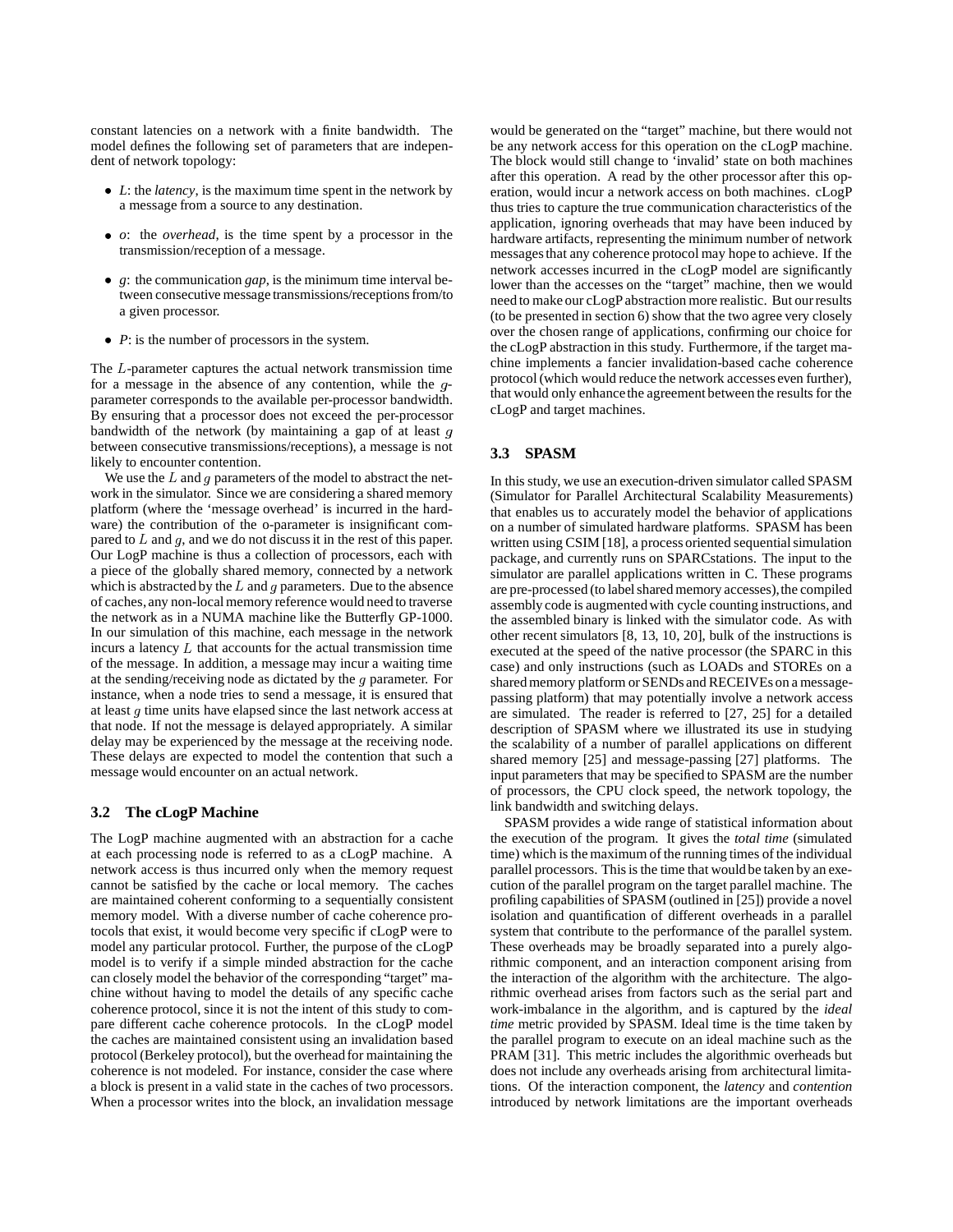that are of relevance to this study. The time that a message would have taken for transmission in a contention free environment is charged to the latency overhead, while the rest of the time spent by a message in the network waiting for links to become free is charged to the contention overhead.

The separation of overheads provided by SPASM plays a crucial role in this study. For instance, even in cases where the overall execution times may agree, the latency and contention overheads provided by SPASM may be used to validate the corresponding estimates provided by the  $L$  and  $g$  parameters in LogP. Similarly, the latency overhead (which is an indication of the number of network messages) in the target and cLogP machine may be used to validate our locality abstraction in the cLogP model. In related studies, we have illustrated the importance of separating parallel system overheads in scalability studies of parallel systems [25], identifying parallel system (both algorithmic and architectural) bottlenecks[25], and synthesizing architectural requirements from an application viewpoint [26].

# **4 Application Characteristics**

Three of the applications (EP, IS and CG) used in this study are from the NAS parallel benchmark suite [7]; CHOLESKY is from the SPLASH benchmark suite [23]; and FFT is the well-known Fast Fourier Transform algorithm. EP and FFT are well-structured applications with regular communication patterns determinable at compile-time, with the difference that EP has a higher computation to communication ratio. IS also has a regular communication pattern, but in addition it uses locks for mutual exclusion during the execution. CG and CHOLESKY are different from the other applications in that their communication patterns are not regular (both use sparse matrices) and cannot be determined at compile time. While a certain number of rows of the matrix in CG is assigned to a processor at compile time (static scheduling), CHOLESKY uses a dynamically maintained queue of runnable tasks. Further details of the applications are given in [24].

# **5 Architectural Characteristics**

Since uniprocessor architecture is getting standardized with the advent of RISC technology, we fix most of the processor characteristics by using a 33 MHz SPARC chip as the baseline for each processor in a parallel system. Such an assumption enables us to make a fair comparison of the relative merits of the interesting parallel architectural characteristics across different platforms.

The study is conducted for the following interconnection topologies: the *fully connected network*, the *binary hypercube* and the *2-D mesh*. All three networks use serial (1-bit wide) unidirectional links with a link bandwidth of 20 MBytes/sec. The fully connected network models two links (one in each direction) between every pair of processors in the system. The cube platform connects the processors in a binary hypercube topology. Each edge of the cube has a link in each direction. The 2-D mesh resembles the Intel Touchstone Delta system. Links in the North, South, East and West directions, enable a processor in the middle of the mesh to communicate with its four immediate neighbors. Processors at corners and along an edge have only two and three neighbors respectively. Equal number of rows and columns is assumed when the number of processors is an even power of 2. Otherwise, the number of columns is twice the number of rows (we restrict the number of processors to a power of  $2$  in this study). Messages are circuit-switched and use a wormhole routing strategy. Message-sizes can vary upto 32 bytes. The switching delay is assumed to be negligible compared to the transmission time and we ignore it in this study.

Each node in the simulated CC-NUMA hierarchy is assumed to have a sufficiently large piece of the globally shared memory such that for the applications considered, the data-set assigned to each processor fits entirely in its portion of shared memory. The private cache modeled in the "target" and the "cLogP" machines is a 2-way set-associative cache (64KBytes with 32 byte blocks) that is maintained sequentially consistent using an invalidationbased (Berkeley protocol) fully-mapped directory-based cache coherence scheme. The  $L$  parameter for a message on the  $LogP$ and cLogP models is chosen to be 1.6 microseconds assuming 32byte messages and a link bandwidth of 20 MBytes/sec. Similar to the method used in [11], the  $g$  parameter is calculated using the cross-section bandwidth available per processor for each of the above network configurations. The resulting  $g$  parameters for the full, cube and mesh networks are respectively,  $3.2/p$ , 1.6 and  $0.8 * p_x$  microseconds (where p is the number of processors and  $p_x$  is the number of columns in the mesh).

## **6 Performance Results**

The simulation results for the five parallel applications on the target machine, and the LogP and cLogP models of the machine are discussed in this section. The results presented include the execution times, latency overheads, and contention overheads for the execution of the applications on the three network topologies. We confine our discussion to the specific results that are relevant to the questions raised earlier. EP, FFT, and IS are applications with statically determinable memory reference patterns (see the appendix). Thus, in implementing these applications we ensured that the amount of communication (due to non-local references) is minimized. On the other hand, CG and CHOLESKY preclude any such optimization owing to their dynamic memory reference patterns.

#### **6.1 Abstracting the Network**

For answering the question related to network abstractions, we compare the results obtained using the cLogP and the target machines. From Figures 1, 2, 3, 4, and 5, we observe that the latency overhead curves for the cLogP machine display a trend (shape of the curve) very similar to the target machine thus validating the use of the L-parameter of the LogP model for abstracting the network latency. For the chosen parallel systems, there is negligible difference in latency overhead across network platforms since the size of the messages and transmission time dominate over the number of hops traversed. Since LogP model abstracts the network latency independent of the topology the other two network platforms (cube and mesh) also display a similar agreement between the results for the cLogP and target machines. Therefore, we show the results for only the fully connected network. Despite this similar trend, there is a difference in the absolute values for the latency overheads.  $cLogP$  models  $L$  as the time taken for a cache-block (32 bytes) transfer. But some messages may actually be shorter making  $L$  pessimistic with respect to the target machine. On the other hand, cLogP does not model coherence traffic thereby incurring fewer network messages than the target machine, which can have the effect of making  $L$  more optimistic. The impact of these two counter-acting effects on the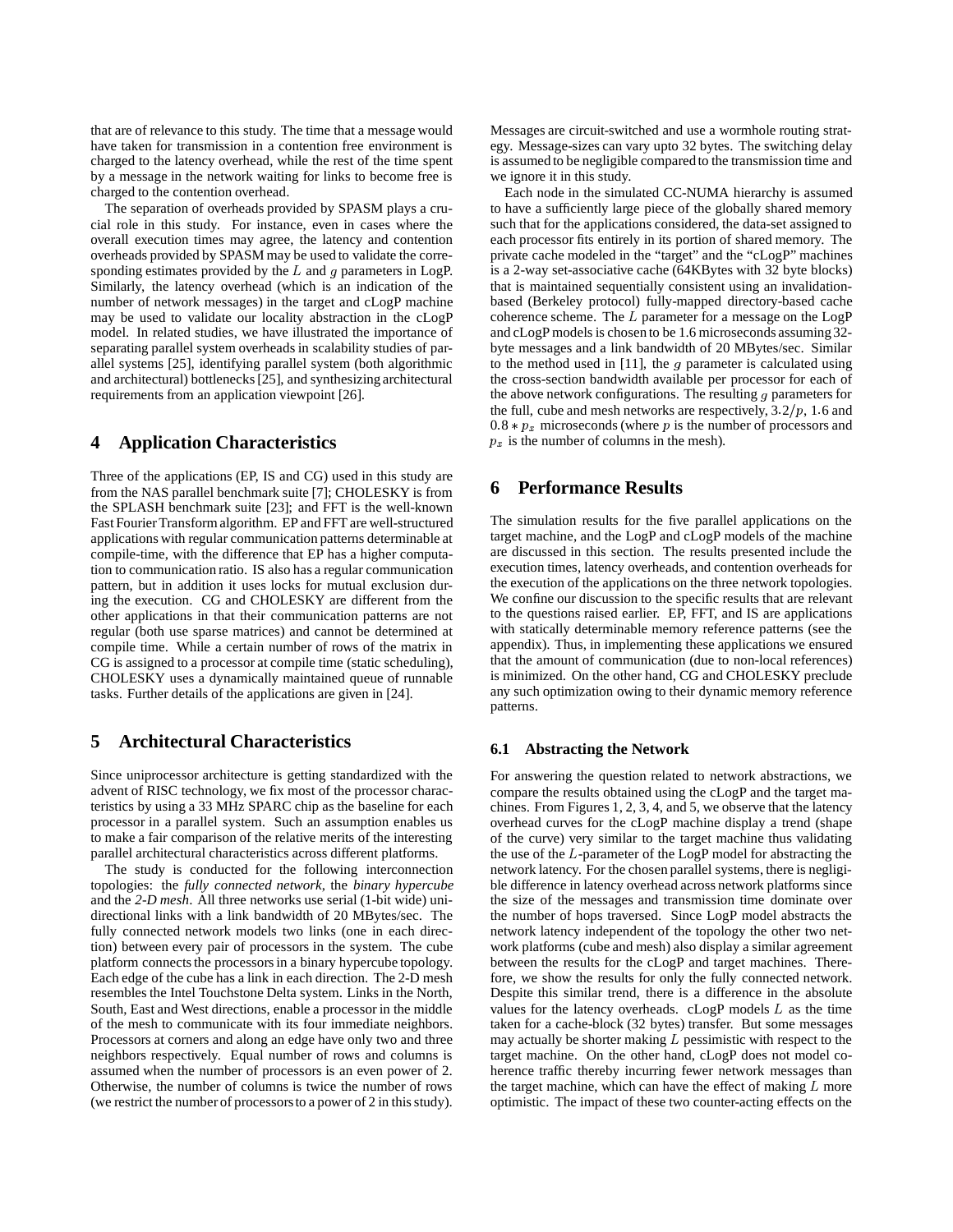overall performance depends on the application characteristics. The pessimism is responsible for cLogP displaying a higher latency overhead than the target machine for FFT (Figure 1) and CG (Figure 2) since there is very little coherence related activity in these two applications; while the optimism favors cLogP in IS (Figure 4) and CHOLESKY (Figure 5) where coherence related activity is more prevalent. However, it should be noted that these parameter pretty closely models the latency attribute.





Figures 6, 7, 8, and 9, show that the contention overhead curves for the cLogP machine display a trend (shape of the curves) similar to the target machine. But there is a difference in the absolute values. The  $g$ -parameter in  $cLogP$  is estimated using the bisection bandwidth of the network as suggested in [11]. Such an estimate assumes that every message in the system traverses the bisection and can become very pessimistic when the application displays sufficient communication locality [1, 2]. This pessimism increases as the connectivity of the network decreases(as can be seen in Figures 6 and 7) since the impact of communication locality increases. This pessimism is amplified further for applications such as EP that display a significant amount of communication locality. This effect can be seen in Figures 10 and 11 which show a significant disparity between the contention on the cLogP and target machines. In fact, this amplified effect changes the very trend of the cLogP contention curves compared to the target machine. These results indicate that the contention estimated by the g parameter can turn out to be pessimistic, especially when the application displays sufficient communication locality. Hence, we need to find a better parameter for estimating the contention overhead, or we would at least need to find a better way of estimating g that incorporates application characteristics.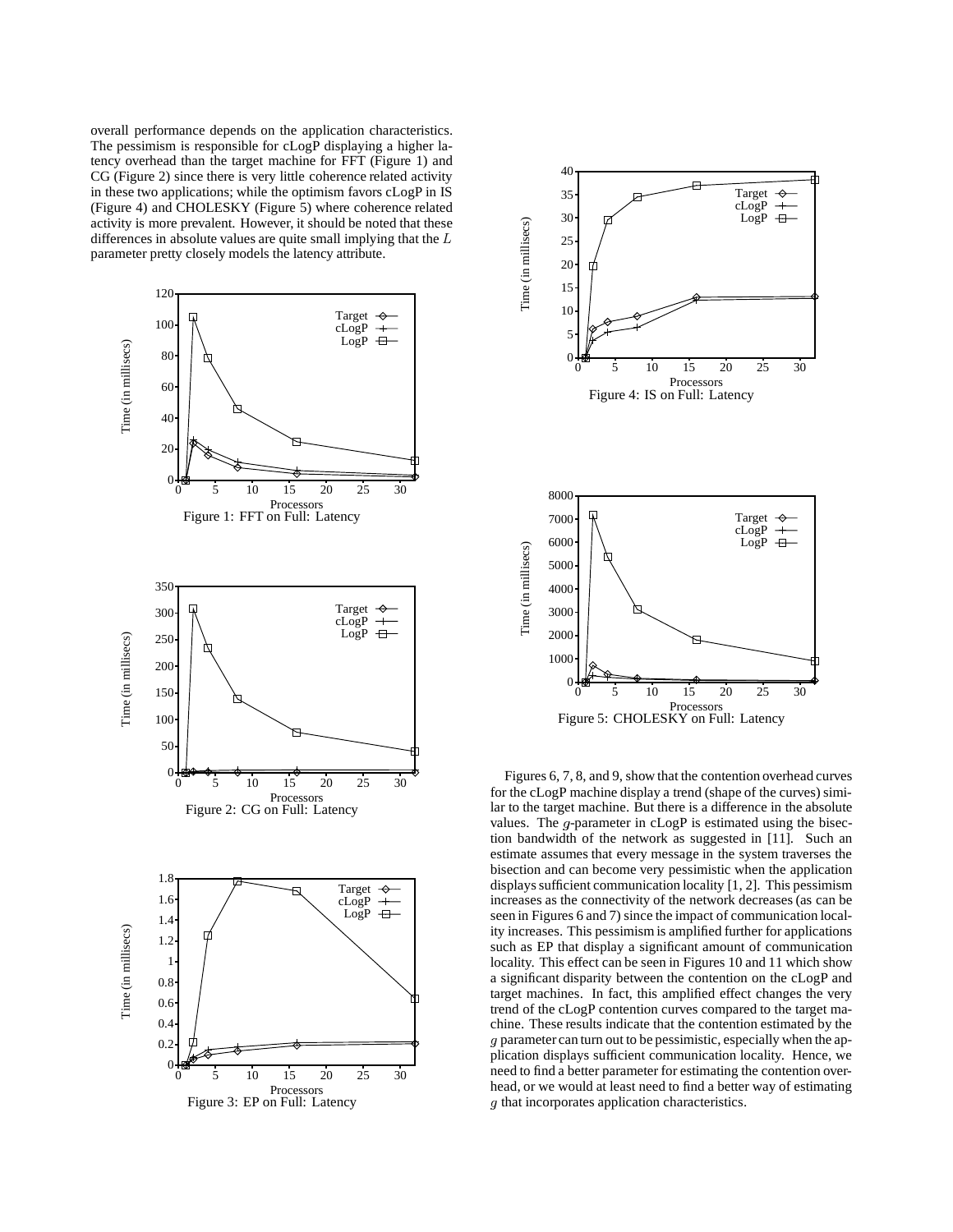

Processors Figure 9: CHOLESKY on Full: Contention



#### **6.2 Abstracting Locality**

Recall that our abstraction for locality attempts to capture the inherent data locality in an application. The number of messages generated on the network due to non-local references in an application is the same regardless of the network topology. Even though the number of messages stays the same, the contention is expected to increase when the connectivity in the network decreases. Therefore, the impact of locality is expected to be more for a cube network compared to a full; and for a mesh compared to a cube.

The impact of ignoring locality in a performance model is illustrated by comparing the execution time curves for the LogP and cLogP machines. Of the three static applications (EP, FFT, IS), EP hasthe highest computation to communication ratio, followed by FFT, and IS. Since the amount of communication in EP is minimal, there is agreement in the results for the LogP, the cLogP, and the target machines (Figure 12), regardless of network topology. On the fully connected and cube networks there is little difference in the results for FFT as well, whereas for the mesh interconnect the results are different between LogP and cLogP (Figure 13). The difference is due to the fact that FFT has more communication compared to EP, and the effect of non-local references is amplified for networks with lower connectivity. For IS (see Figure 14), which has even more communication than FFT, there is a more pronounced difference between LogP and cLogP on all three networks. For applications like CG and CHOLESKY which exhibit dynamic communication behavior, the difference between LogP and cLogP curves is more significant (see Figures 15 and 16) since the LogP implementation cannot be optimized statically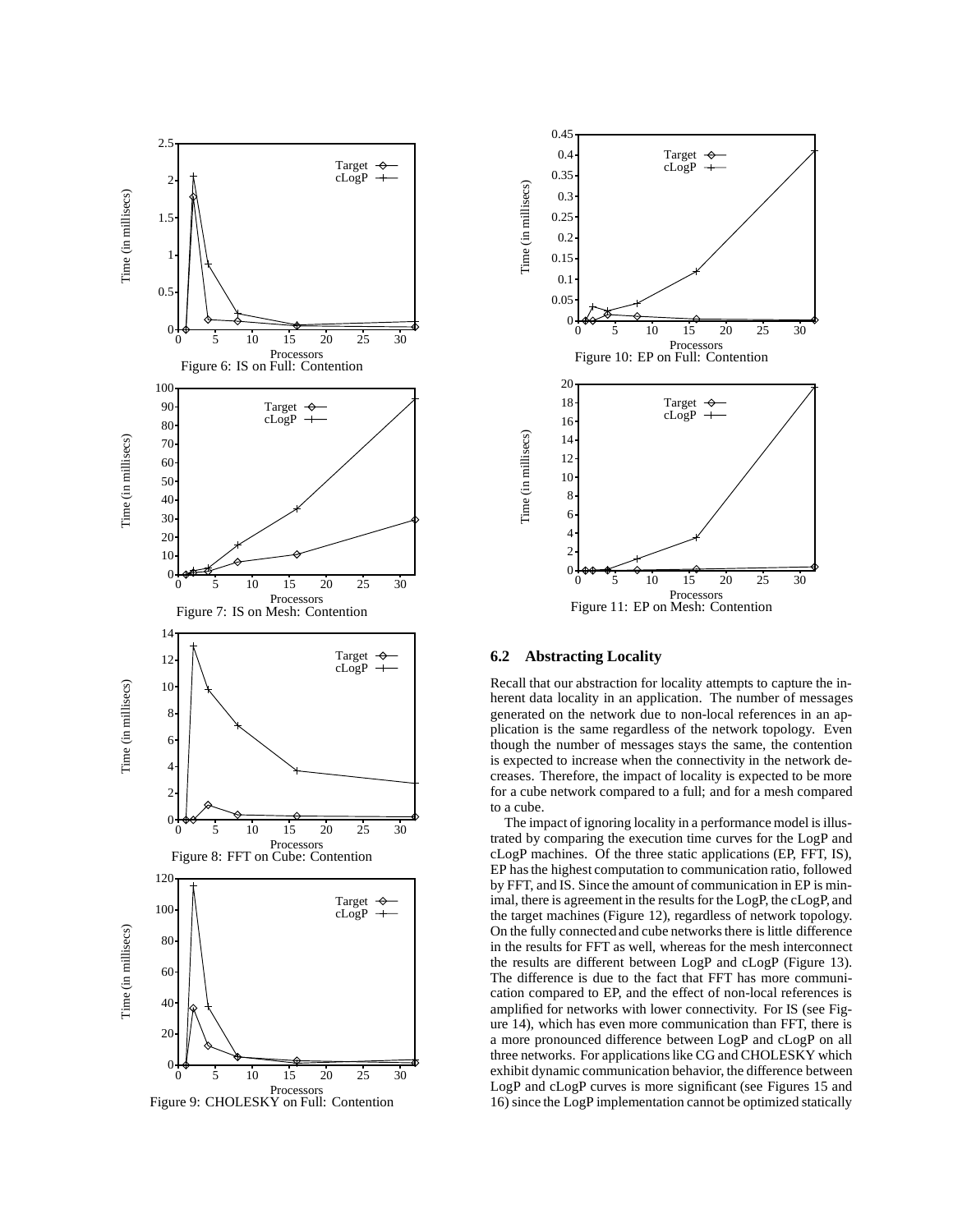to exploit locality. Further, as we move to networks with lower connectivity, the LogP execution curves for CG and CHOLESKY (Figures 17 and 18) do not even follow the shape of the cLogP execution curves. This significant deviation of LogP from cLogP execution is due to the amplified effect of the large amount of communication stemming from the increased contention in lower connectivity networks (see Figures 19 and 20).

Isolating the latency and contention overheads from the total execution time (see section 3) helps usidentify and quantify locality effects. Figures 1, 2, and 3, illustrate some of these effects for FFT, CG, and EP respectively. During the communication phase in FFT, a processor reads consecutive data items from an array displaying spatial locality. In either the cLogP or the target machine, a cache-miss on the first data item brings in the whole cache block (which is 4 data items). On the other hand, in the LogP machine all four data items result in network accesses. Thus FFT on the LogP machine incurs a latency (Figure 1) which is approximately four times that of the other two. Similarly, ignoring spatial and temporal locality in CG (Figure 2) results in a significant disparity for the latency overhead in the LogP machine compared to the other two. In EP, a processor waits on a condition variable to be signaled by another (see the appendix). For EP on a cLogP machine, only the first and last accessesto the condition variable use the network, while on the LogP machine a network access would be incurred for each reference to the condition variable as is reflected in Figure 3. Similarly, a test-test&set primitive [6], would behave like an ordinary test&set operation in the LogP machine thus resulting in an increase of network accesses. As can be seen in Figure 12, these effects do not impact the total execution time of EP since computation dominates for this particular application.

The above results confirm the well known fact that locality cannot be ignored in a performance prediction model or in program development. On the other hand, the results answer the more interesting question of whether the simple abstraction we have chosen for modeling locality in cLogP is adequate, or if we have to look for a more accurate model. cLogP does a fairly good job of modeling the cache behavior of the target machine. The above results clearly show that the execution curves of cLogP and the target machine are in close agreement across all applicationarchitecture combinations. Further, the latency overhead curves (which are indicative of the number of messages exchanged between processors) of cLogP and the target machine are also in close agreement. This suggests that our simple abstraction for locality in cLogP, an ideal coherent cache with no overhead associated with coherence maintenance, is sufficient to model the locality properties over the chosen range of applications.





Processors Figure 16: CHOLESKY on Full: Execution Time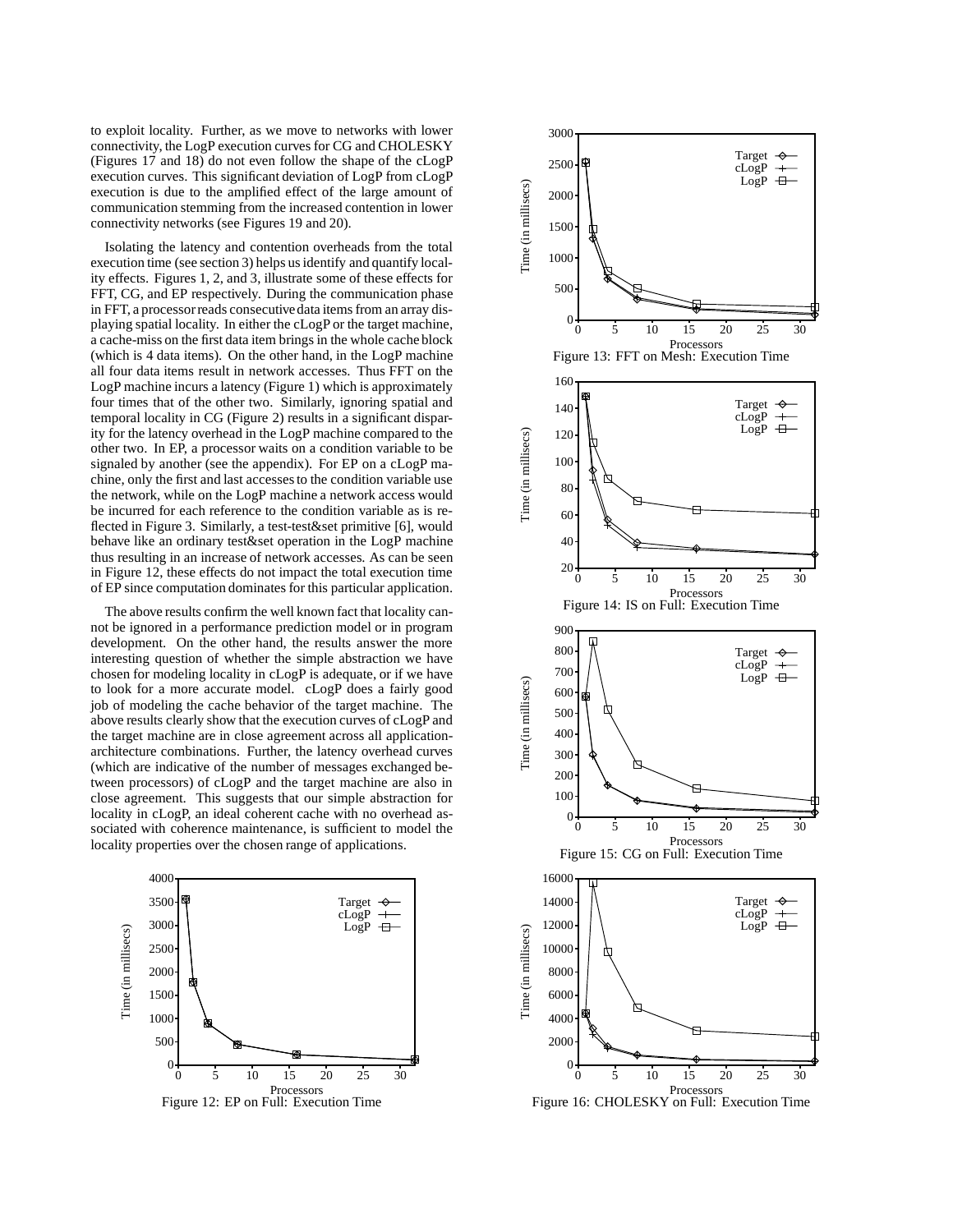

# Figure 20: CHOLESKY on Mesh: Contention

# **7 Discussion**

We considered the issues pertaining to abstracting network characteristics and locality in this study in the context of five parallel scientific applications with different characteristics. The interprocess communication and locality behavior of three of these applications can be determined statically, but they have different computation to communication ratios. For the other two applications, the locality and the interprocess communication are dependent on the input data and are not determinable statically. The applications thus span a diverse range of characteristics. The network topologies (full, cube, mesh) also have diverse connectivities. The observations from our study are summarized below:

#### **On Network Abstractions**

The separation of overheads provided by SPASM has helped us evaluate the use of L and  $g$  parameters of the LogP model for abstracting the network. In all the considered cases the latency overhead from the model and the target network closely agree. The pessimism in the model of assuming  $L$  to be the latency for the maximum size message on the network does not seem to have a significant impact on the accuracy of the latency overhead. Incidentally, we made a conscious decision in the cLogP simulation to abstract the specifics of the coherence protocol by ignoring the overheads associated with the coherence actions. The results show that the ensuing optimism does not impact the accuracy of the latency overhead either.

On the other hand, there is a disparity between themodel and the target network for the contention overhead in many cases. The two sources of disparity are (a) the way  $g$  is computed, and (b) the way  $g$  is to be used as defined by the model. Since  $g$  is computed using only the bisection bandwidth of the network (as is suggested in [11]), it fails to capture any communication locality resulting from mapping the application on to a specific network topology. The ensuing pessimism in the observed contention overhead would increase with decreasing connectivity in the network as we have seen in the previous section. There is also a potential for the model to be optimistic with respect to the contention overhead when two distinct source-destination pairs share a common link. The second source of disparity leads purely to a pessimistic estimate of the contention overhead. The node architecture may have several ports that gives the potential for simultaneous network activity from a given node. However, the model definition precludes even simultaneous "sends" and "receives" from a given node.

As can be seen from our results, the pessimistic effects in computing and using  $g$  dominates the observed contention overheads. While it may be difficult to change the way  $g$  is computed within the confines of the LogP model, at least the way it is used should be modified to lessen the pessimism. For example, we conducted a simple experiment for FFT on the cube allowing for the  $g$  gap only between identical communication events (such as sends for instance). The resulting contention overhead was much closer to the real network.

The disparity in the contention prediction suggests that we need to incorporate application characteristics in computing  $g$ . For static applications like EP, IS and FFT, we may be able to use the computation and communication pattern in determining  $g$ . But for applications like CG and CHOLESKY, dynamism precludes such an analysis. On the other hand, since we are using these models in an execution driven simulation, we may be able get a better handle on calculating  $g$ . For instance, we may be able to maintain a history of the execution and use it to calculate  $g$ .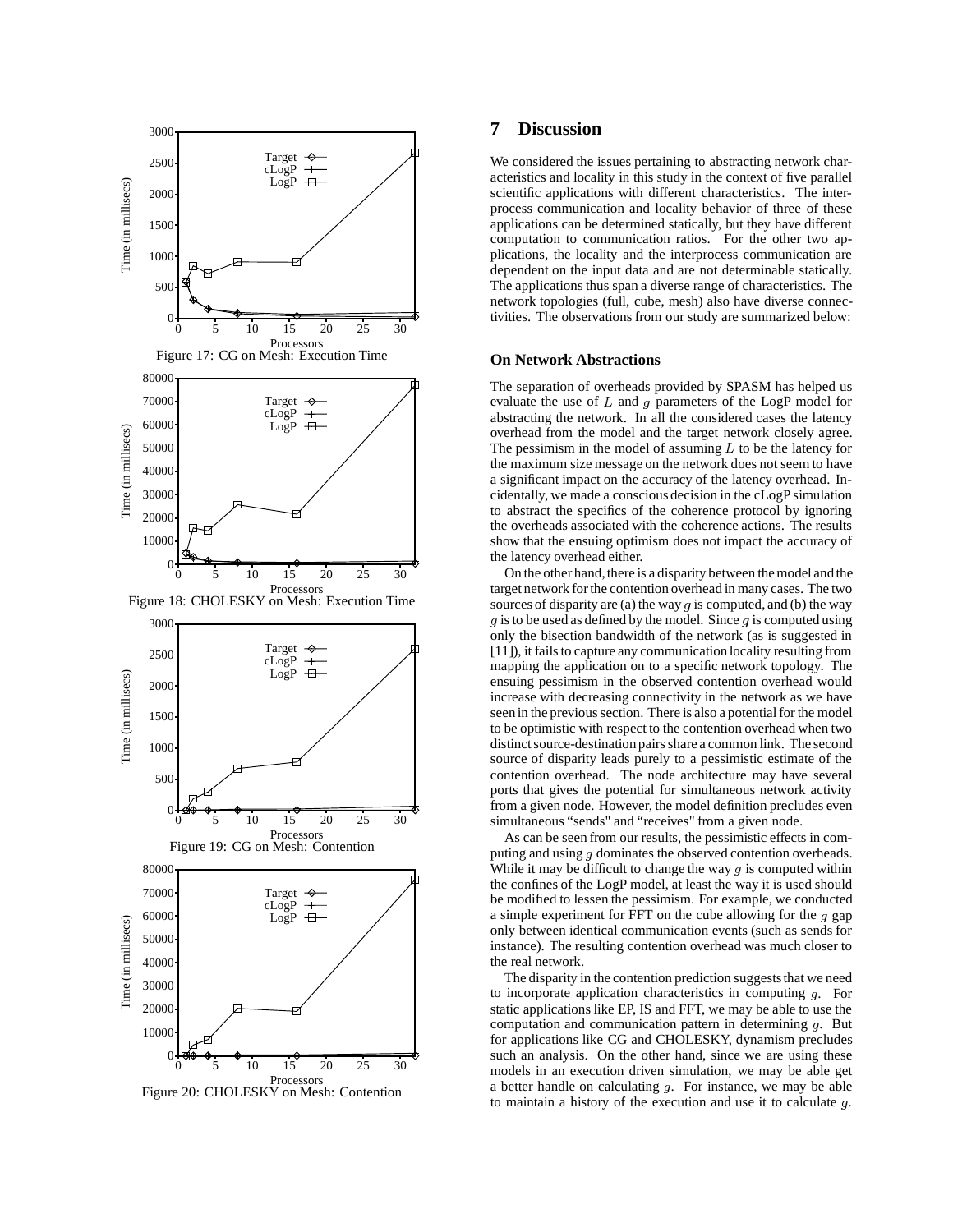It would be interesting to investigate such issues in arriving at a better estimate.

#### **On Locality Abstraction**

As we expected, locality is an important factor in determining the performance of parallel programs and cannot be totally abstracted away for performance prediction or performance-conscious program development. But locality in parallel computation is much more difficult to model due to the additional degrees of freedom compared to sequential computation. Even for static applications, data alignment (several variables falling in the same cache block as observed in FFT) and temporal interleaving of memory accesses across processors, are two factors that make abstracting locality complex. In dynamic applications, this problem is exacerbated owing to factors such as dynamic scheduling and synchronization (implicit synchronization using condition variables and explicit synchronizers such as locks and barriers). It is thus difficult to abstract locality properties of parallel systems by a static theoretical or analytical model. Hence, in this study we explored the issue of using an abstraction for locality in a dynamic executiondriven simulation environment. In particular, we wanted to verify if a simple abstraction of a cache at each processing node that is maintained coherent without modeling the overheads for coherence maintenance would suffice to capture the locality properties of the system. Such an abstraction would try to capture the true communication characteristics of the application without modeling any hardware induced artifacts. Our results show that such an abstraction doesindeed capture the locality of the system, closely modeling the communication in the target machine.

The network messages incurred in our abstraction for locality is representative of the minimum overhead that any invalidationbased cache coherence protocol may hope to achieve on a sequentially consistent memory model. We compared the performance of such an abstraction with a machine that incorporates a simple invalidation-based protocol. Even for this simple protocol, the results of the two agree closely over the chosen range of applications. The performance of a fancier cache coherence protocol that reduces network traffic on the target machine is expected to agree even closer with the chosen abstraction. This result suggests that cache coherence overhead is insignificant at least for the set of applications considered, and hence the associated coherencerelated network activity can be abstracted out of the simulation. The applications that have been considered in this study employ the data parallel paradigm which is representative of a large class of scientific applications. In this paradigm, each processor works with a different portion of the data space, leading to lower coherence related traffic compared to applications where there is a more active sharing of the data space. It may be noted that Wood et al. [30] also present simulation results showing that the performance of a suite of applications is not very sensitive to different cache coherence protocols. Our results also suggest that for understanding the performance of parallel applications, it may be sufficient to use our abstraction for locality. However, further study with a wider suite of applications is required to validate these claims. Such a study can also help identify application characteristics that lend themselves to our chosen abstraction.

#### **Importance of Separating Parallel System Overheads**

The isolation and quantification of parallel system overheads provided by SPASM helped us address both of the above issues. For instance, even when total execution time curves were similar the latency and contention overhead curves helped us determine whether the model parameters were accurate in capturing the intended machine abstractions. One can experimentally determine the accuracy of the performance predicted by the LogP model as is done in [11] using the CM-5. However, this approach does not validate the individual parameters abstracted using the model. On the other hand, we were able to show that the g-parameter is pessimistic for calculating the contention overhead for several applications, and that the L-parameter can be optimistic or pessimistic depending on the application characteristics.

#### **Speed of Simulation**

Our main reason in studying the accuracy of abstractions is so that they may be used to speed up execution-driven simulations. Intuitively, one would think that the LogP machine described in this paper would execute the fastest since it is the most abstract of the three. But, our simulations of the LogP machine took a longer time to complete than those of the target machine. This is because such a model is very pessimistic due to ignoring data locality and the way it accountsfor network contention. Hence, the simulation encountered considerably more events (non-local accesses which are cache 'hits' in the target and cLogP machines result in network accessesin the LogP machine) making it execute slower. On the other hand, the simulation of cLogP, which is less pessimistic, is indeed around 250-300% faster than the simulation of the target machine. This factor can represent a substantial saving given that execution-driven simulation of real applications can take an inordinate amount of time. For instance, the simulation of some of the data points for CHOLESKY take between 8-10 hours for the target machine. If we can reduce the pessimism in cLogP in modeling contention, we may be able to reduce the time for simulation even further.

# **8 Concluding Remarks**

Abstractions of machine artifacts are useful in a number of settings. Execution-driven simulation is one such setting. This simulation technique is a popular vehicle for performance prediction because of its ability to capture the dynamic behavior of parallel systems. However, simulating every aspect of a parallel system in the context of real applications places a tremendous requirement on resource usage, both in terms of space and time. In this paper, we explored the use of abstractions in alleviating this problem. In particular, we explored the use of abstractions in modeling the interconnection network and locality properties of parallel systems in an execution-driven simulator. We used the recently proposed LogP model to abstract the interconnection network. We abstracted the locality in the system by modeling a coherent private cache without accounting for the overheads associated with coherence maintenance. We used five parallel scientific applications and hardware platforms with three different network topologies to evaluate the chosen abstractions. The results of our study show that the network latency overhead modeled by LogP is fairly accurate. On the other hand, the network contention estimate can become very pessimistic, especially in applications which exhibit communication locality. With regard to the data locality issue, the chosen simple abstraction for the cache does a good job in closely modeling the locality of the target machine over the chosen range of applications. The simulation speed of the model which incorporated these two abstractions was around 250-300% faster than the simulation of the target hardware, which can represent a sub